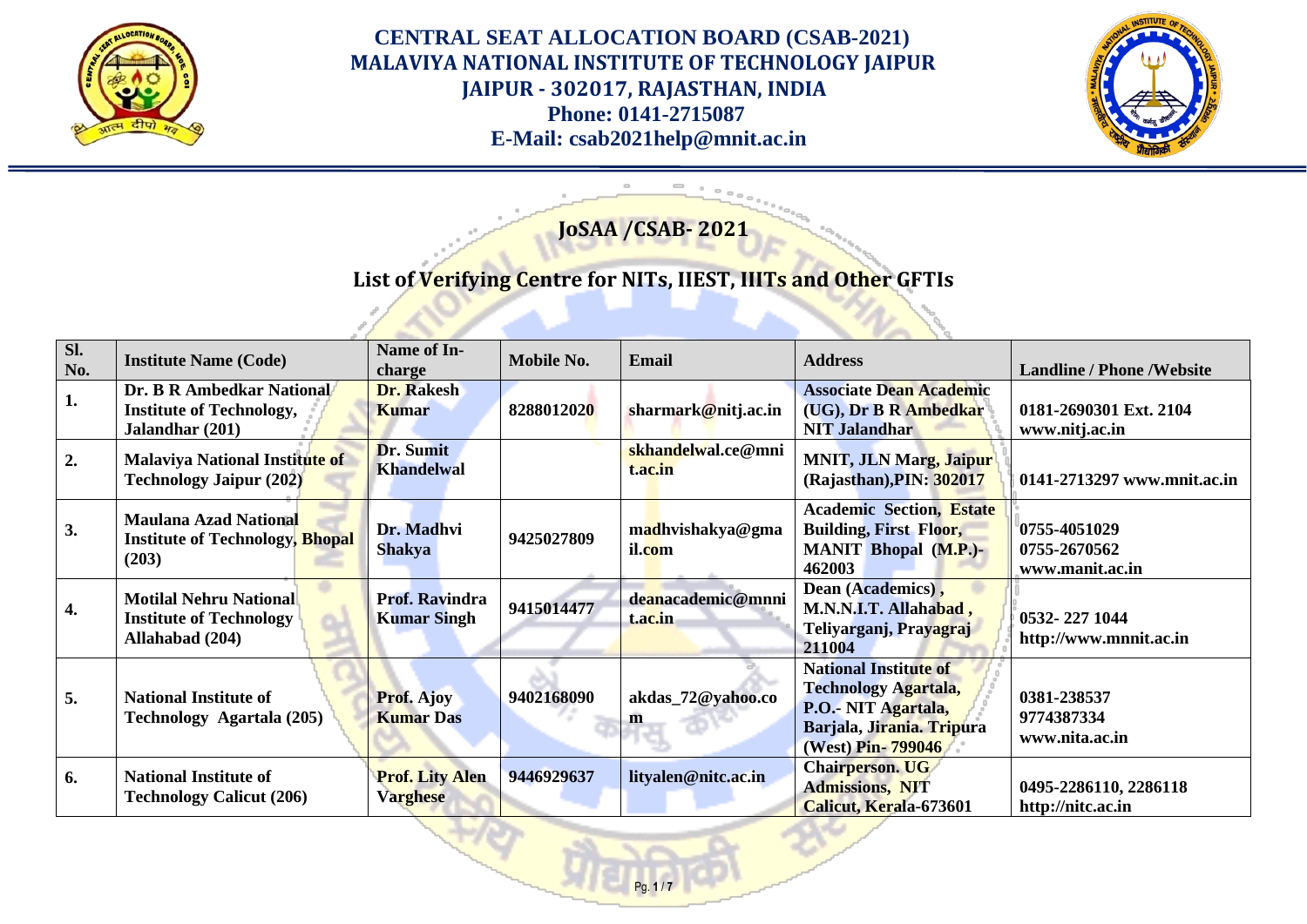



| SI.<br>No. | <b>Institute Name (Code)</b>                                             | Name of In-<br>charge                   | Mobile No. | <b>Email</b>                         | <b>Address</b>                                                                                                                                           | <b>Landline / Phone / Website</b>                  |
|------------|--------------------------------------------------------------------------|-----------------------------------------|------------|--------------------------------------|----------------------------------------------------------------------------------------------------------------------------------------------------------|----------------------------------------------------|
| 7.         | <b>National Institute of</b><br><b>Technology Delhi (207)</b>            | Dr. VIVEK<br><b>SHRIVASTAV</b><br>A     | 8800681277 | shvivek@nitdelhi.ac.i<br>$\mathbf n$ | Dean (R&C)<br><b>NIT Delhi</b>                                                                                                                           | 011-33861006<br>www.nitdelhi.ac.in                 |
| 8.         | <b>National Institute of</b><br><b>Technology Durgapur (208)</b>         | <b>Prof. Nirmal</b><br><b>Baran Hui</b> | 9434788117 | deanac@admin.nitdg<br>p.ac.in        | M. G. Avenue, NIT<br>Durgapur, West Bengal -<br>713209                                                                                                   | 9434788117<br>www.nitdgp.ac.in                     |
| 9.         | <b>National Institute of</b><br><b>Technology Goa (209)</b>              | Dr. Suresh<br><b>Mikkili</b>            | 7588133009 | mikkili.suresh@nitgo<br>a.ac.in      | Dept. of Electrical and<br><b>Electronics Engineering,</b><br><b>National Institute of</b><br><b>Technology Goa,</b><br>Farmagudi, Ponda, Goa,<br>403401 | 7588133009, 9404715466<br>http://www.nitgoa.ac.in/ |
| 10.        | <b>National Institute of</b><br><b>Technology Hamirpur (210)</b>         | Dr. Varun                               | 9882452135 | varun@nith.ac.in                     | <b>Department of Mechanical</b><br><b>Engineering, National</b><br><b>Institute of Technology</b><br>Hamirpur HP-177006                                  | 01972-254742<br>www.nith.ac.in                     |
| 11.        | <b>National Institute of</b><br>Technology Karnataka,<br>Surathkal (211) | <b>Prof. Vidya</b><br><b>Shetty K</b>   | 9844771919 | vidyaks95@nitk.edu.<br>in            | <b>NITK Surathkal,</b><br>Srinivasnagar, Mangalore<br>$-575025$                                                                                          | 08242473003<br>www.nitk.ac.in                      |
| 12.        | <b>National Institute of</b><br>Technology Meghalaya (212)               | Dr Ch V Rama<br><b>Rao</b>              | 9485177069 | chvramarao@nitm.a<br>c.in            | NIT Meghalaya, Bijni<br>Complex, Laitumkhrah,<br>Shillong, Meghalaya -<br>793003                                                                         | 0364-2501294<br>http:/www.nitm.ac.in/              |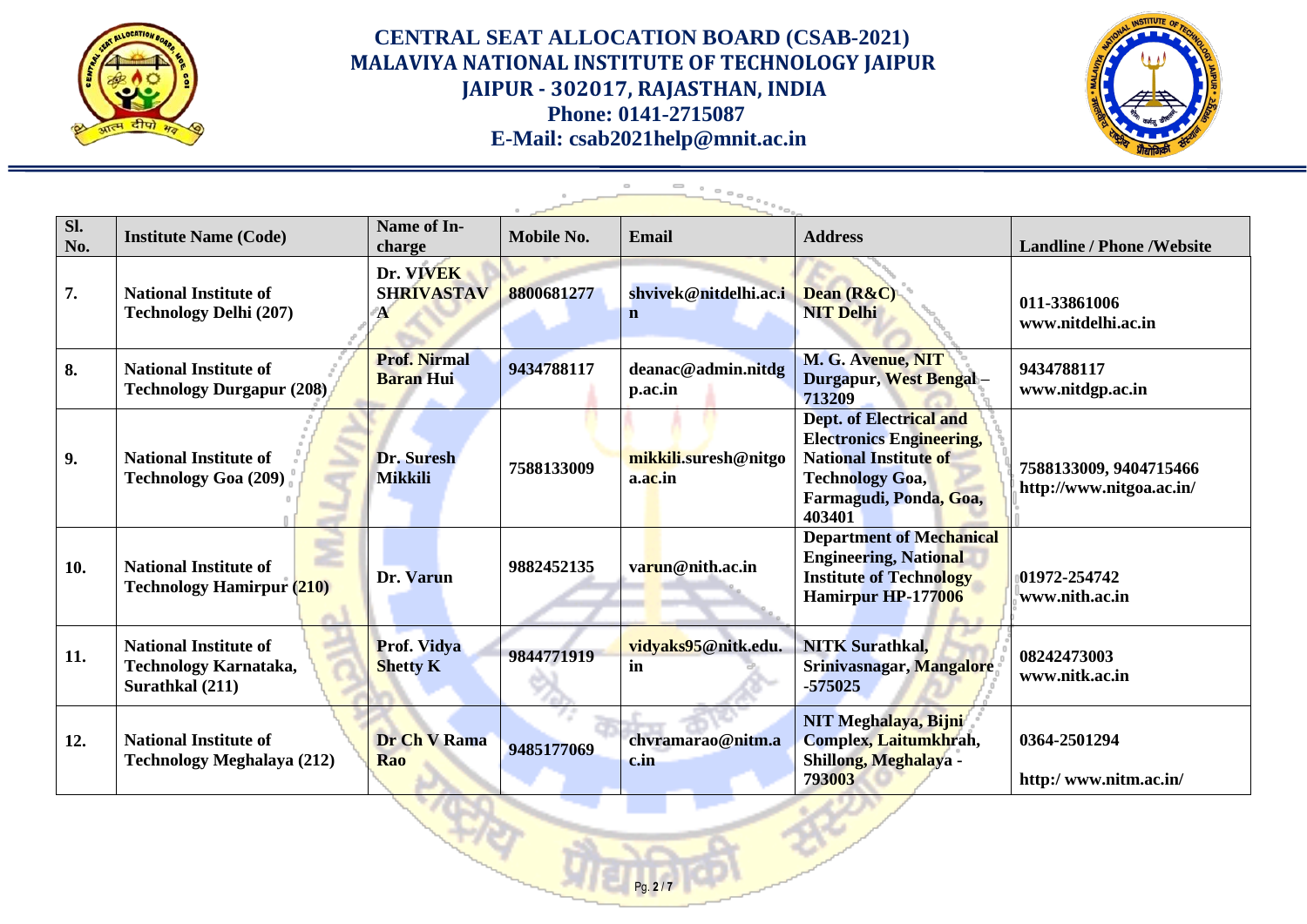



| SI.<br>No. | <b>Institute Name (Code)</b>                                                 | Name of In-<br>charge               | Mobile No.                           | <b>Email</b>                         | <b>Address</b>                                                                                                                                                | <b>Landline / Phone / Website</b>                      |
|------------|------------------------------------------------------------------------------|-------------------------------------|--------------------------------------|--------------------------------------|---------------------------------------------------------------------------------------------------------------------------------------------------------------|--------------------------------------------------------|
| 13.        | <b>National Institute of</b><br><b>Technology Nagaland (213)</b>             | Dr.J. Arul<br><b>Valan</b>          | 9443109434                           | valan@nitnagaland.a<br>c.in          | <b>NIT Nagaland,</b><br>Chumukedima, Dimapur,<br><b>Nagaland - 797 103</b>                                                                                    | 03862-241808<br>www.nitnagaland.ac.in                  |
| 14.        | <b>National Institute of</b><br><b>Technology Patna (214)</b>                | Prof. SK<br><b>Verma</b>            | 0612-2371715<br><b>Extension 166</b> | dy.director@nitp.ac.i<br>n           | <b>NIT Patna, Ashok</b><br>Rajpath, Patna, Bihar-<br>800005                                                                                                   | 0612-2371715<br><b>Extension 166</b><br>www.nitp.ac.in |
| 15.        | <b>National Institute of</b><br><b>Technology Puducherry (215)</b>           | <b>THANGAVEL</b><br>S               | 9443676688                           | thangavel.s@nitpy.ac<br>.in          | <b>Tiruvettakudy Post,</b><br><b>Karaikal - 609609</b>                                                                                                        | 04368-265235 (135)<br>www.nitpy.ac.in                  |
| 16.        | <b>National Institute of</b><br><b>Technology Raipur (216)</b>               | Dr. (Mrs.) S.<br>Gupta              | 7223857255                           | sgupta.ele@nitrr.ac.i<br>$\mathbf n$ | NIT Raipur, G.E. Road<br>Raipur, Chhattisgarh-<br>492010                                                                                                      | 7223857255<br>www.nitrr.ac.in                          |
| 17.        | <b>National Institute of</b><br><b>Technology Sikkim (217)</b>               | Dr. Ranjan<br><b>Basak</b>          | 9166467836                           | dac@nitsikkim.ac.in                  | NIT Sikkim, Ravangla,<br>South Sikkim, 737139                                                                                                                 | 7479016825<br>www.nitsikkim.ac.in                      |
| 18.        | <b>National Institute of</b><br><b>Technology Arunachal Pradesh</b><br>(218) | Dr. Rajen<br><b>Pudur</b>           | 9436634942                           | rejenpudur@nitap.a<br>c.in           | NIT-Arunachal Pradesh,<br>Yupia, Dist.-Papumpare,<br><b>PIN-791112</b>                                                                                        | 0360-2911226<br>www.nitap.ac.in                        |
| 19.        | <b>National Institute of</b><br>Technology, Jamshedpur (219)                 | Dr. Ch<br><b>Madhusudana</b><br>Rao | 7903964968                           | cmrao.civil@nitjsr.ac<br>.in         | <b>National Institute of</b><br><b>Technology Jamshedpur,</b><br>Adityapur, Jamshedpur-<br>831014, Saraikela<br><b>Karsawan District,</b><br><b>Jharkhand</b> | 06572374131<br>www.nitjsr.ac.in                        |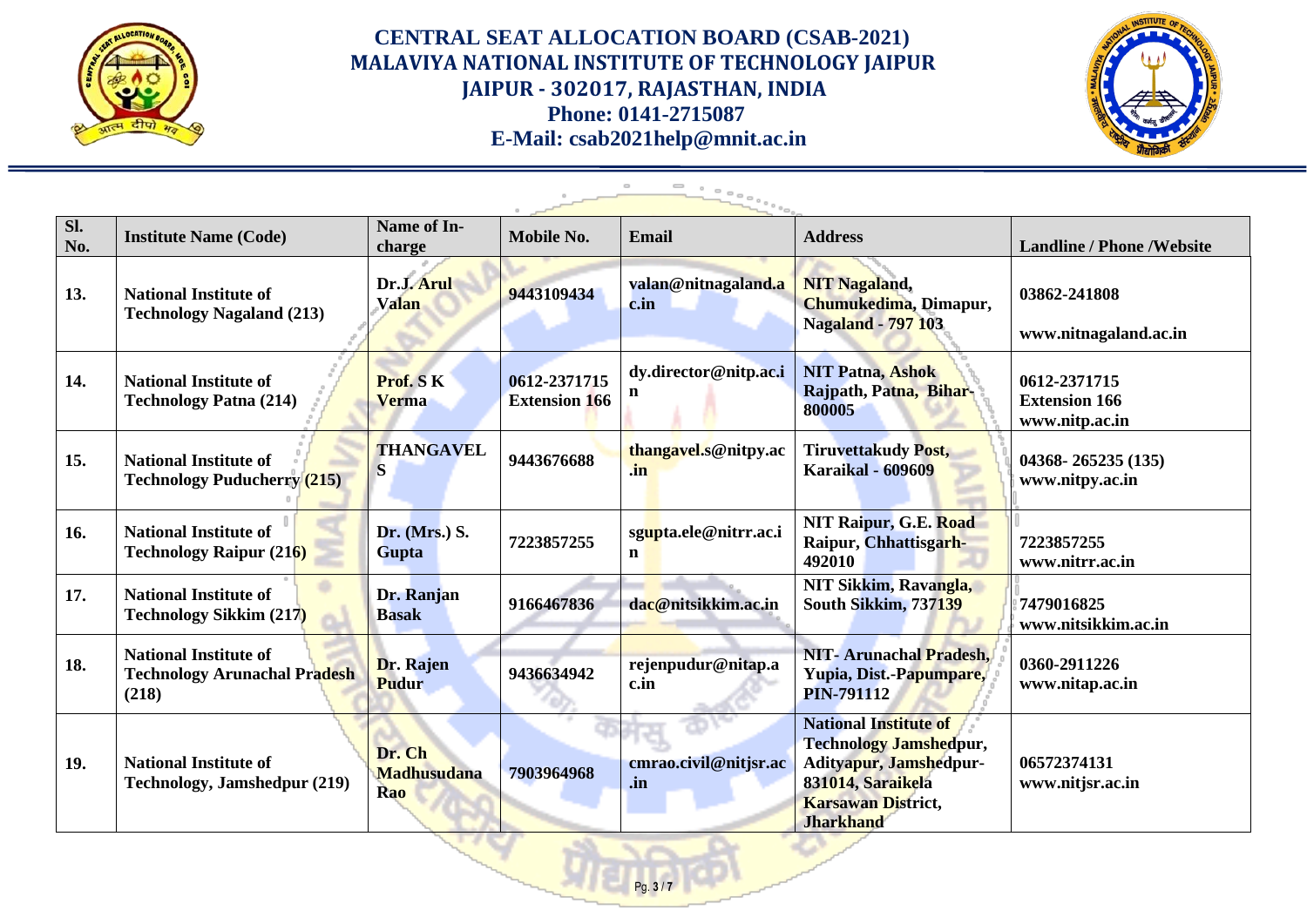



| Sl.<br>No. | <b>Institute Name (Code)</b>                                                | Name of In-<br>charge                                | Mobile No. | <b>Email</b>                   | <b>Address</b>                                                                                           | <b>Landline / Phone / Website</b>                |
|------------|-----------------------------------------------------------------------------|------------------------------------------------------|------------|--------------------------------|----------------------------------------------------------------------------------------------------------|--------------------------------------------------|
| 20.        | <b>National Institute of</b><br>Technology, Kurukshetra (220)               | <b>Prof. Sathans</b>                                 | 9416334934 | sathans@nitkkr.ac.in           | <b>National Institute of</b><br><b>Technology Kurukshetra</b><br>136119 Haryana                          | 01744-233223<br>www.nitkkr.ac.in                 |
| 21.        | <b>National Institute of</b><br><b>Technology, Manipur (221)</b>            | <b>Prof RAJESH</b><br><b>KUMAR</b><br><b>BHUSHAN</b> | 8602403633 | rkbsmvdu@gmail.co<br>m         | <b>National Institute of</b><br><b>Technology Manipur,</b><br>Langol, Imphal<br>West, Manipur-795004     | 3852058566<br>www.nitmanipur.ac.in               |
| 22.        | <b>National Institute of</b><br>Technology, Mizoram (222)                   | Dr. Rudra<br><b>Sankar Dhar</b>                      | 9774652745 | rudra.ece@nitmz.ac.i<br>n      | NIT MIZORAM,<br>CHALTLANG, AIZAWL,<br><b>MIZORAM - 796012</b>                                            | Phone: - 0389-2391699<br>www.nitmz.ac.in         |
| 23.        | <b>National Institute of</b><br>Technology, Rourkela (223)                  | <b>Prof. Nihar</b><br><b>Ranjan Mishra</b>           | 9437462037 | mishran@nitrkl.ac.in           | <b>NIT Rourkela, Rourkela</b><br>Odisha                                                                  | 0661-2462695<br>www.nitrkl.ac.in                 |
| 24.        | <b>National Institute of</b><br><b>Technology, Silchar (224)</b>            | Dr. Dipankar<br><b>Bhanja</b>                        | 9435175552 | dipankar@mech.nits.<br>ac.in   | <b>Department of Mechanical</b><br><b>Engineering, NIT Silchar</b><br>Campus, Cachar, Assam-<br>788010   | 03842-242025<br>www.nits.ac.in                   |
| 25.        | <b>National Institute of</b><br><b>Technology, Srinagar (225)</b>           | <b>Prof Najeeb-</b><br>ud-din                        | 9906666033 | deanacadaffairs@nit<br>sri.net | <b>Hazratbal Srinagar</b><br>Kashmir (J&K) UT                                                            | 0194-2422032<br>0194-2420475<br>www.nitsri.ac.in |
| 26.        | <b>National Institute of</b><br><b>Technology, Tiruchirappalli</b><br>(226) | Dr. S. T.<br><b>Ramesh</b>                           | 9486001156 | 78<br>ug@nitt.edu              | <b>National institute of</b><br>technology,<br>Thuvakudi,<br>Tiruchirappalli-620015<br><b>Tamil Nadu</b> | 0431-2503931<br>0431-2500133<br>www.nitt.edu     |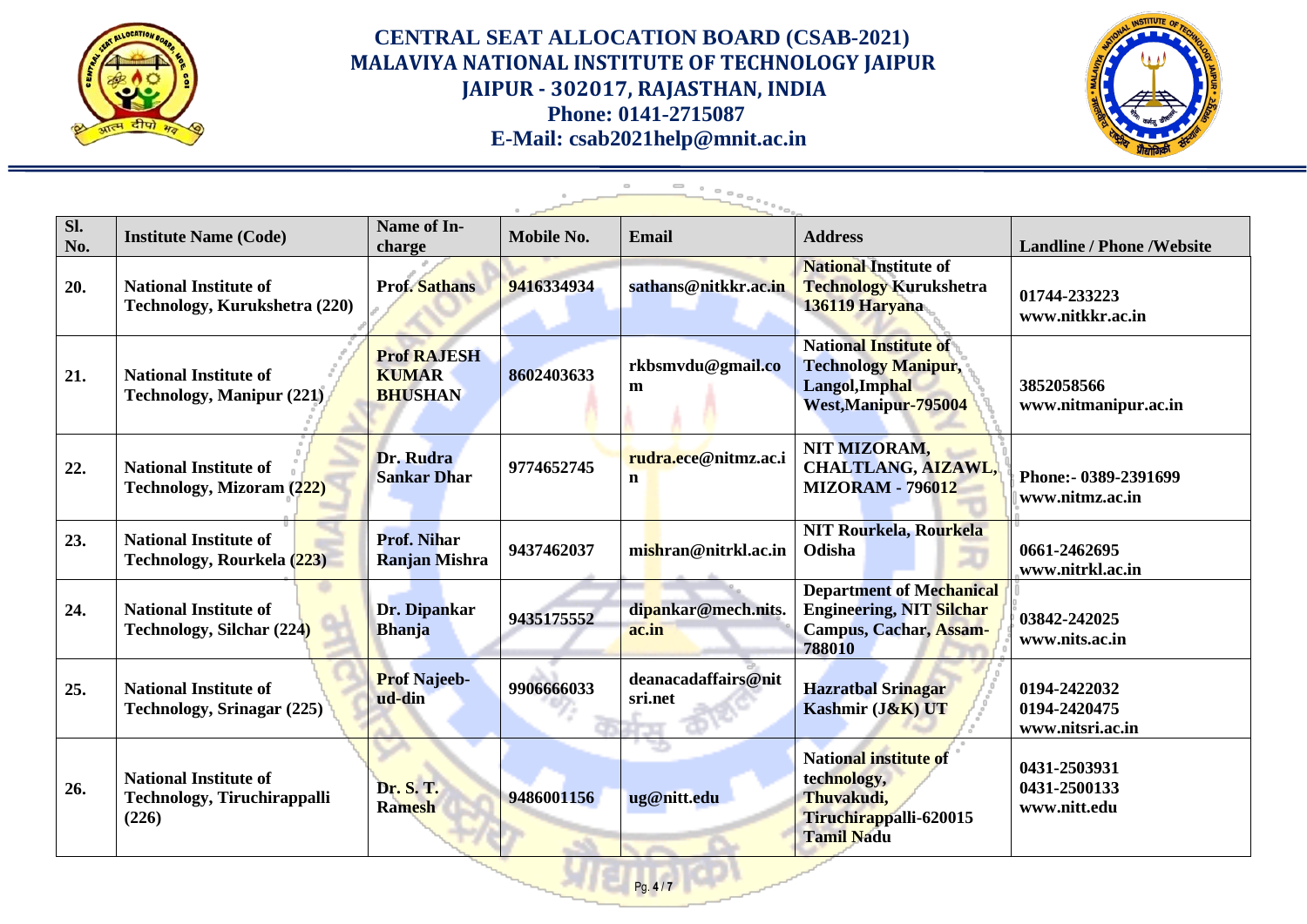



| Sl.<br>No. | <b>Institute Name (Code)</b>                                                                                          | Name of In-<br>charge                     | Mobile No. | <b>Email</b>                          | <b>Address</b>                                                                                                                                                 | <b>Landline / Phone / Website</b>                |
|------------|-----------------------------------------------------------------------------------------------------------------------|-------------------------------------------|------------|---------------------------------------|----------------------------------------------------------------------------------------------------------------------------------------------------------------|--------------------------------------------------|
| 27.        | <b>National Institute of</b><br>Technology, Uttarakhand (227)                                                         | Dr. Gurinder<br><b>Singh Brar</b>         | 9781991160 | brar.gurinder@nituk<br>.ac.in         | <b>National Institute of</b><br><b>Technology, Uttarakhand</b><br><b>Temporary Campus, ITI</b><br><b>Building, Srinagar</b><br>(Garhwal) Uttarakhand<br>246174 | 01346-257422,<br>01346-257404<br>www.nituk.ac.in |
| 28.        | <b>National Institute of</b><br>Technology, Warangal (228)                                                            | <b>Prof. Anand</b><br><b>Kishore Kola</b> | 8332969703 | admissions@nitw.ac.i<br>$\mathbf n$   | <b>Chairman - Admissions,</b><br><b>Academic Section,</b><br><b>National Institute of</b><br><b>Technology, Warangal -</b><br>506004, Telangana                | 08702462060<br>https://www.nitw.ac.in/           |
| 29.        | Sardar Vallabhbhai National<br><b>Institute of Technology, Surat</b><br>(229)                                         | Dr. Ravi Kant                             | 9714827744 | ravi.kant@med.svnit<br>.ac.in         | Ichchhanath, Surat-<br>395007, Gujarat                                                                                                                         | 0261-2201843<br>www.svnit.ac.in                  |
| 30.        | Visvesvaraya National Institute<br>of Technology, Nagpur (230)                                                        | Dr. Rashmi V.<br><b>Uddanwadiker</b>      | 9881239509 | rvuddanwadikar@m<br>ec.vnit.ac.in     | Visvesvaraya National<br><b>Institute of Technology,</b><br>South Ambazari Road,<br><b>Nagpur 440010</b>                                                       | 91-712-2801156<br>https://vnit.ac.in             |
| 31.        | <b>Indian Institute of Engineering</b><br><b>Science and Technology,</b><br>Shibpur (232)                             | Dr. Asok Adak                             | 7001834983 | asok@civil.iiests.ac.i<br>$\mathbf n$ | College Road, B. Garden,<br>Shibpur, Howrah 711103                                                                                                             | 033-26684561 www.iiests.ac.in                    |
| 32.        | Atal Bihari Vajpayee Indian<br><b>Institute of Information</b><br><b>Technology &amp; Management</b><br>Gwalior (301) | <b>Prof. Karm</b><br><b>Veer Arya</b>     | 9406967661 | kvarya@iiitm.ac.in                    | Room No. 110, D-Block,<br><b>ABV-IIITM Gwalior</b>                                                                                                             | 0751-2449830<br>https://www.iiitm.ac.in          |
| 33.        | <b>Indian Institute of Information</b><br><b>Technology Allahabad (309)</b>                                           | <b>Dr</b> Manish<br>Goswami               | 9792947813 | adean.aaa@iiita.ac.in                 | <b>IIIT</b> Deoghat, Jhalwa,<br><b>Allahabad prayagraj</b><br>211012                                                                                           | 0532-2922115<br>www.iiita.ac.in                  |

Pg. **5** / **7**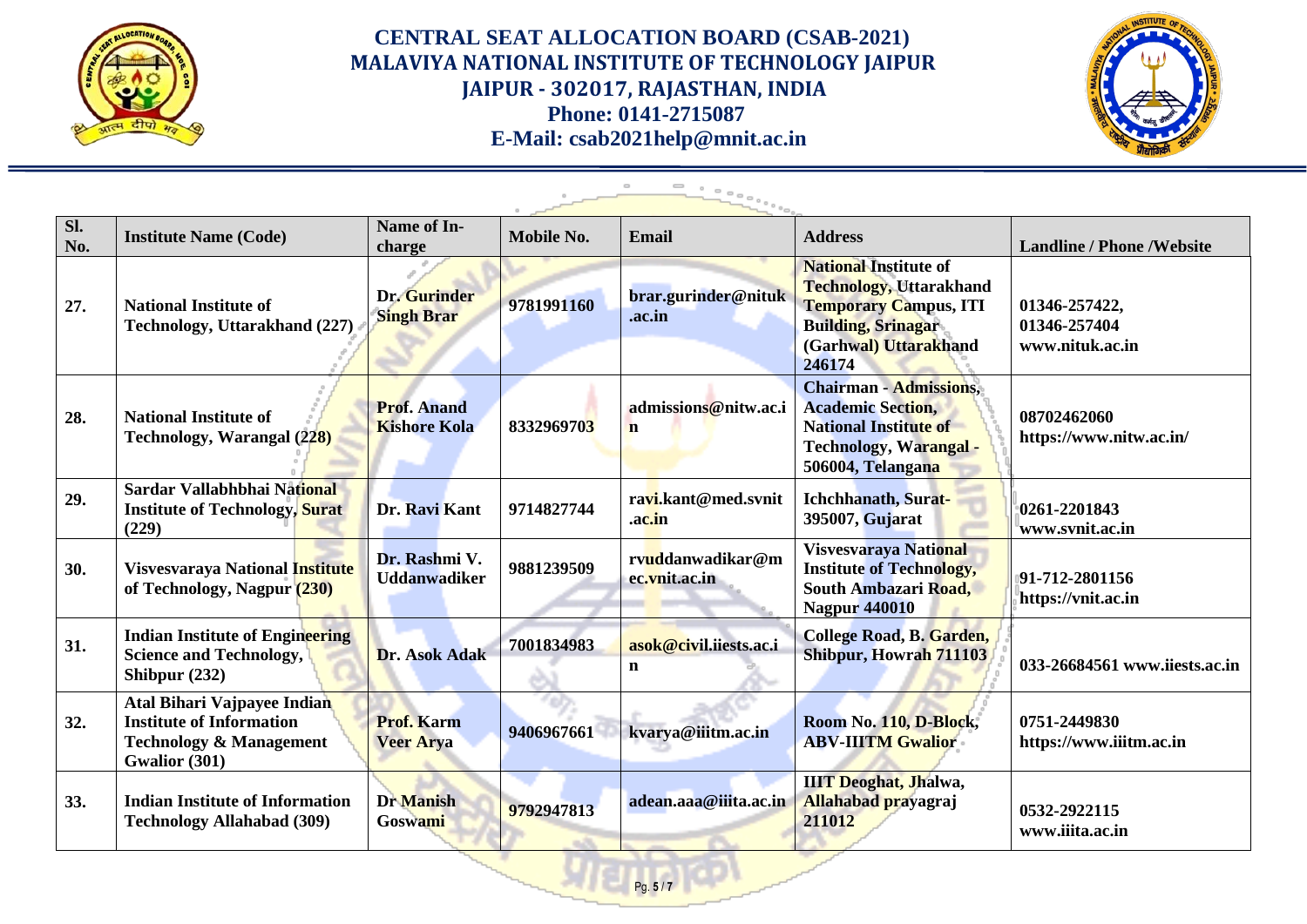



| SI.<br>No. | <b>Institute Name (Code)</b>                                                                                                    | <b>Name of In-</b><br>charge       | <b>Mobile No.</b> | <b>Email</b>                | <b>Address</b>                                                                                                                                                  | <b>Landline / Phone / Website</b>                |
|------------|---------------------------------------------------------------------------------------------------------------------------------|------------------------------------|-------------------|-----------------------------|-----------------------------------------------------------------------------------------------------------------------------------------------------------------|--------------------------------------------------|
| 34.        | <b>Indian Institute of Information</b><br>Technology, Design &<br><b>Manufacturing, Kancheepuram</b><br>(310)                   | Dr. B. Chitti<br><b>Babu</b>       | 9840126942        | bcbabu@iiitdm.ac.in         | <b>IIITDM</b> Kancheepuram,<br><b>Melakkottaiyur, Off</b><br>Vandalur Kelambakkam<br>Road, Kandigai, Chennai<br>600127                                          | 044-2747-6377,<br>9025810603<br>www.iiitdm.ac.in |
| 35.        | Pt. Dwarka Prasad Mishra<br><b>Indian Institute of Information</b><br>Technology, Design &<br><b>Manufacture Jabalpur (311)</b> | <b>Vijay Kumar</b><br>Gupta        | 6268371310        | dean.acad@iiitdmj.a<br>c.in | PDPM IIITDM Jabalpur,<br>Dumna Airport Road,<br>Post: Khamaria, Jabalpur<br>$-482005$                                                                           | 7612794035, 6268371310<br>www.iiitdmj.ac.in      |
| 36.        | <b>Birla Institute of Technology,</b><br>Mesra, Ranchi (402)                                                                    | <b>Prof. Sudip</b><br><b>Das</b>   | 7258014124        | sudipdas@bitmesra.<br>ac.in | <b>Office of the Dean,</b><br><b>Admission Accreditation</b><br>and Coordination                                                                                | 0651-2275868<br>www.bitmesra.ac.in               |
| 37.        | Gurukula Kangri<br>Vishwavidyalaya, Hari <mark>dwar</mark><br>(403)                                                             | Dr. M. M.<br><b>Tiwari</b>         | 7300761272        | murli.tiwari@gkv.ac.<br>in  | <b>Faculty of Engineering &amp;</b><br><b>Technology, Gurukula</b><br>Kangri Vishwavidyalaya,<br><b>Haridwar</b> - 249404                                       | 9455025008<br>www.gkv.ac.in                      |
| 38.        | Sant Longowal Institute of<br><b>Engineering and Technology</b><br>(410)                                                        | <b>Dr. Mandeep</b><br><b>Singh</b> | 9815616326        | chairmanset21@gma<br>il.com | <b>SANT LONGOWAL</b><br><b>INSTITUTE OF</b><br><b>ENGINEERING &amp;</b><br><b>TECHNOLOGY,</b><br><b>LONGOWAL-148106,</b><br><b>DISTRICT SANGRUR</b><br>(PUNJAB) | 01672-280072<br>www.sliet.ac.in                  |
| 39.        | <b>School of Engineering, Tezpur</b><br><b>University, Napaam, Tezpur</b><br>(412)                                              | Dr. Laxmikant<br>S. Badwaik        | 9957184357        | tucsab@tezu.ernet.in        | <b>School of Engineering,</b><br><b>Tezpur University,</b><br>Napaam, Tezpur, Assam                                                                             | 03712-275707<br>http://www.tezu.ernet.in/soe/    |